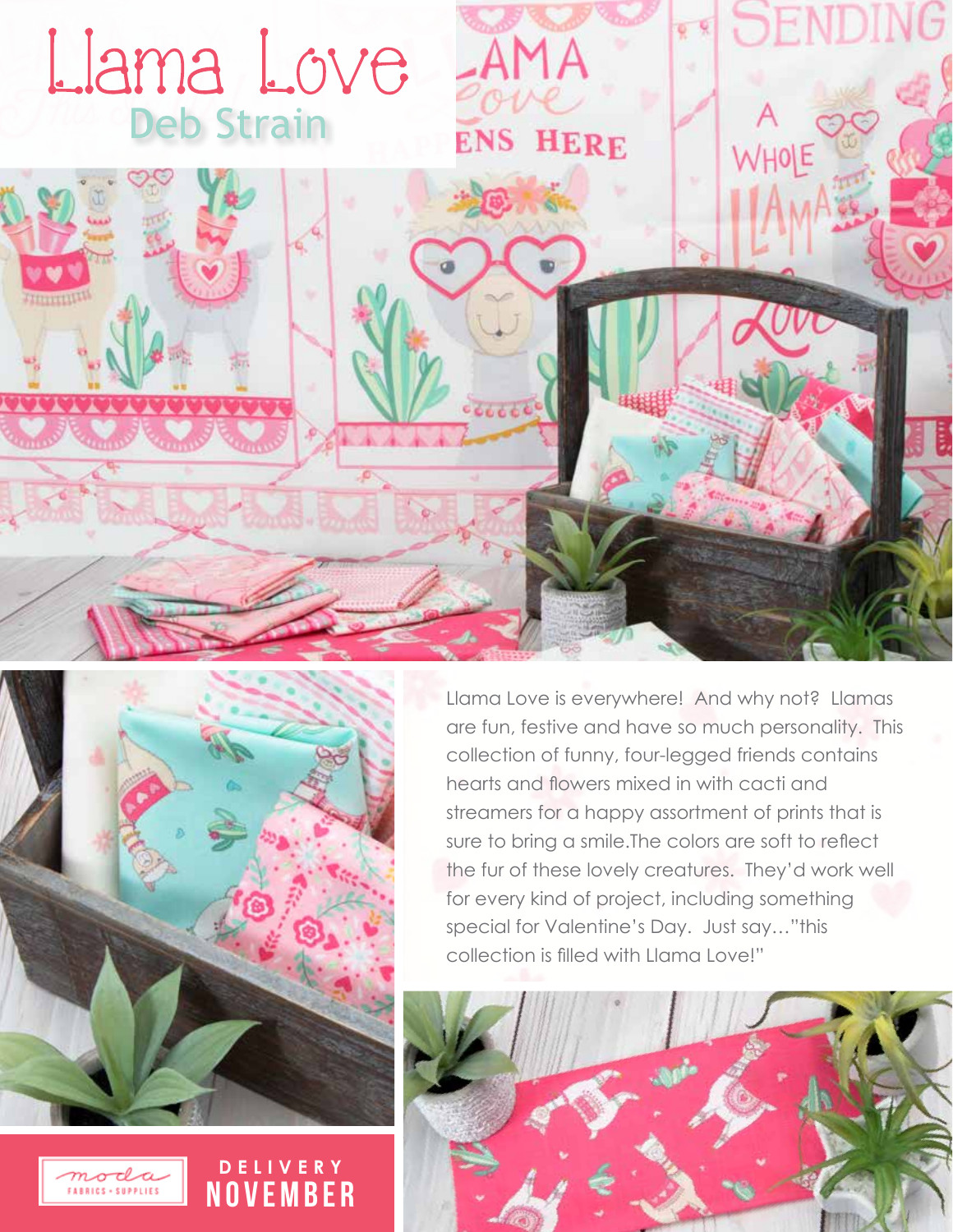## **LLAMA LOVE DEB STRAIN**





Banners & Streamers 19922 11





Streamers & Dots 19924 11

Hearts & Flowers 19925 11



Festive Floral 19923 11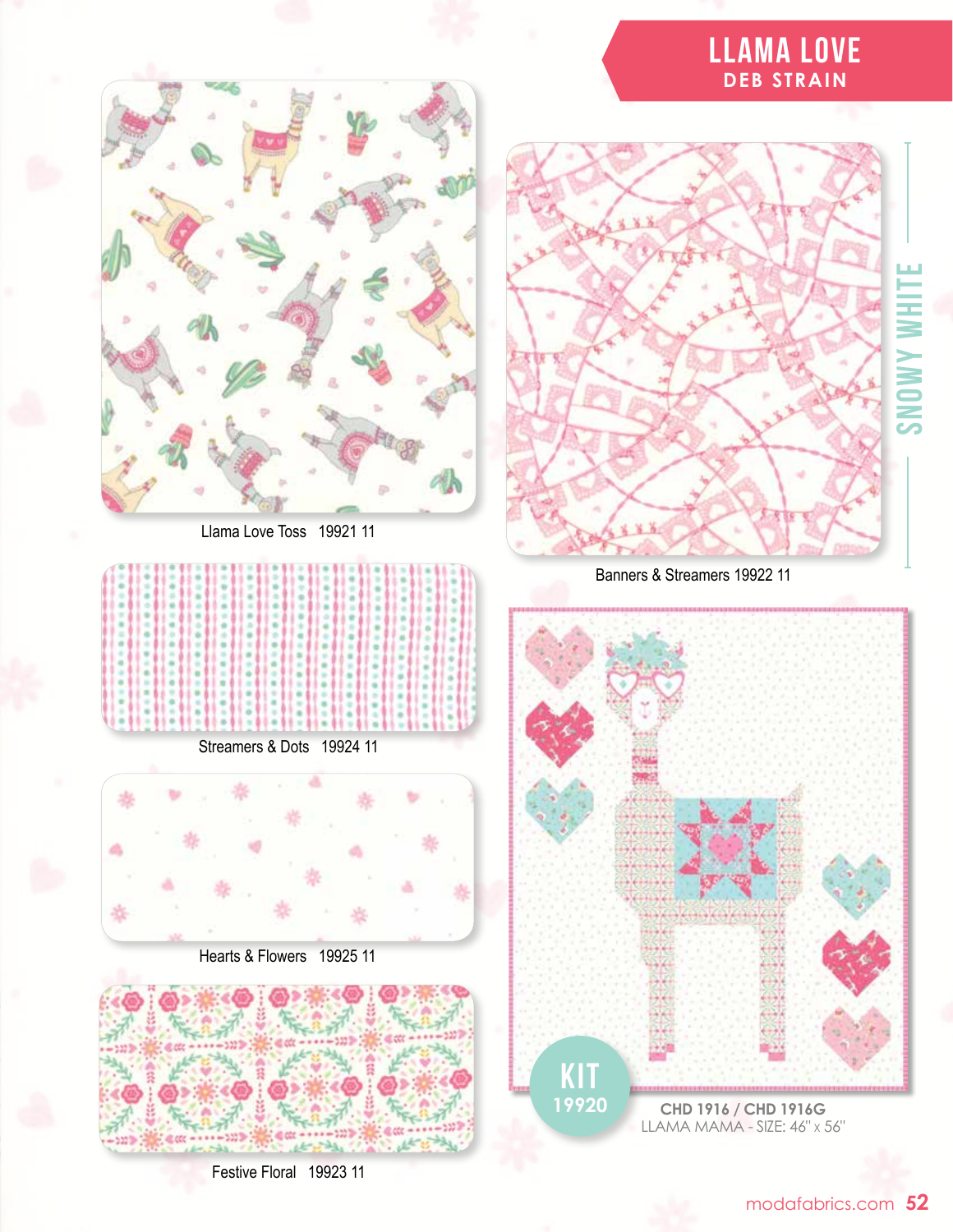

Panel 19920 11 Size: 24" x 44", blocks measure approx. 11¼" x 15¼"



Festive Floral 19923 12

pretty pink

**PRETTY PINK** 



Tiny Hearts<br>19926 12

Tiny Hearts 19926 14



Banners & Streamers 19922 12

moda FABRICS + SUPPLIES

**DELIVERY** NOVEmBER



Llama Love Toss 19921 12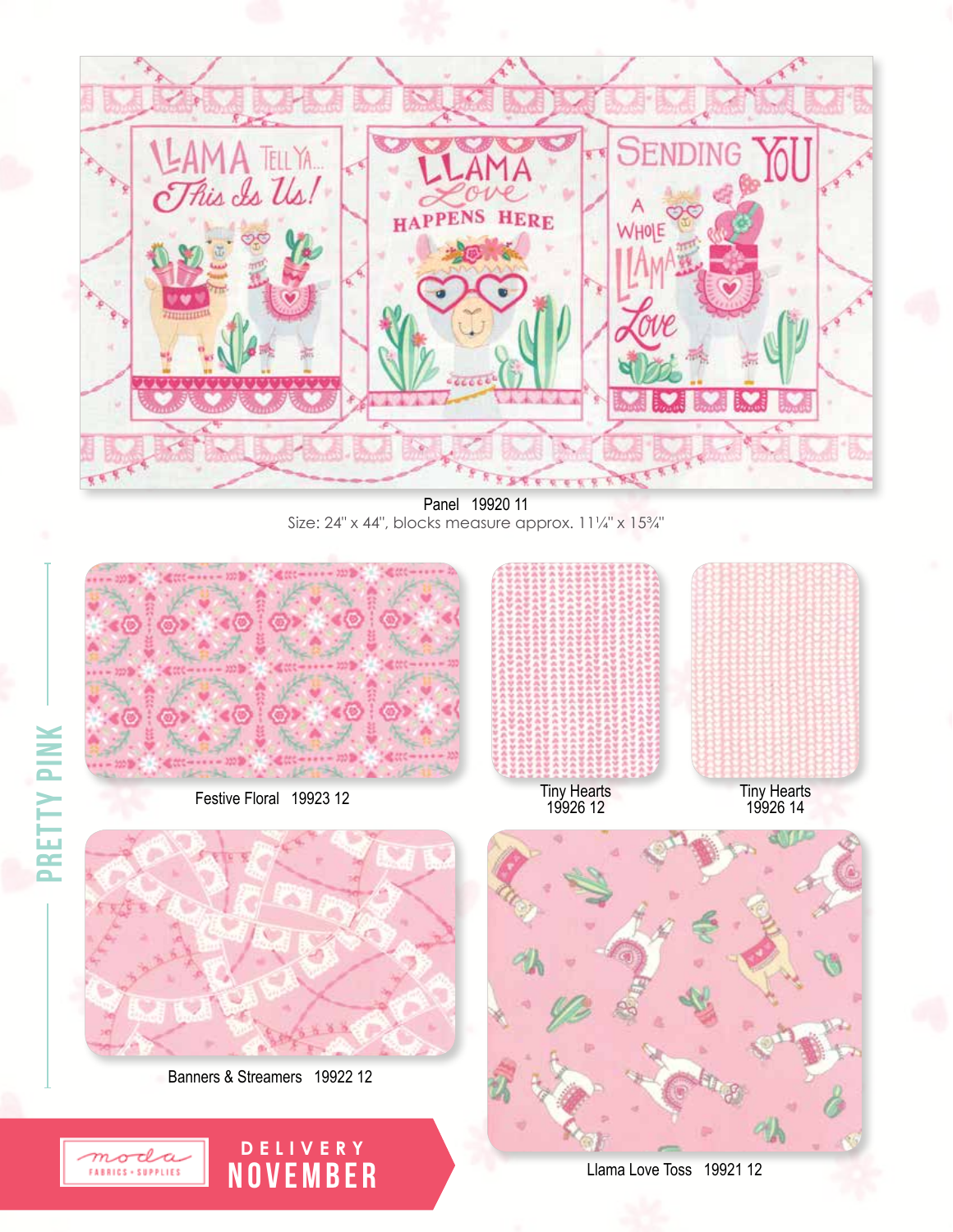

Llama Love Toss 19921 13



Streamers & Dots 19924 13



Hearts & Flowers 19925 14



Banners & Streamers 19922 13



Panel 19920 12 Size: 24" x 44", blocks measure approx. 11¼" x 15¾"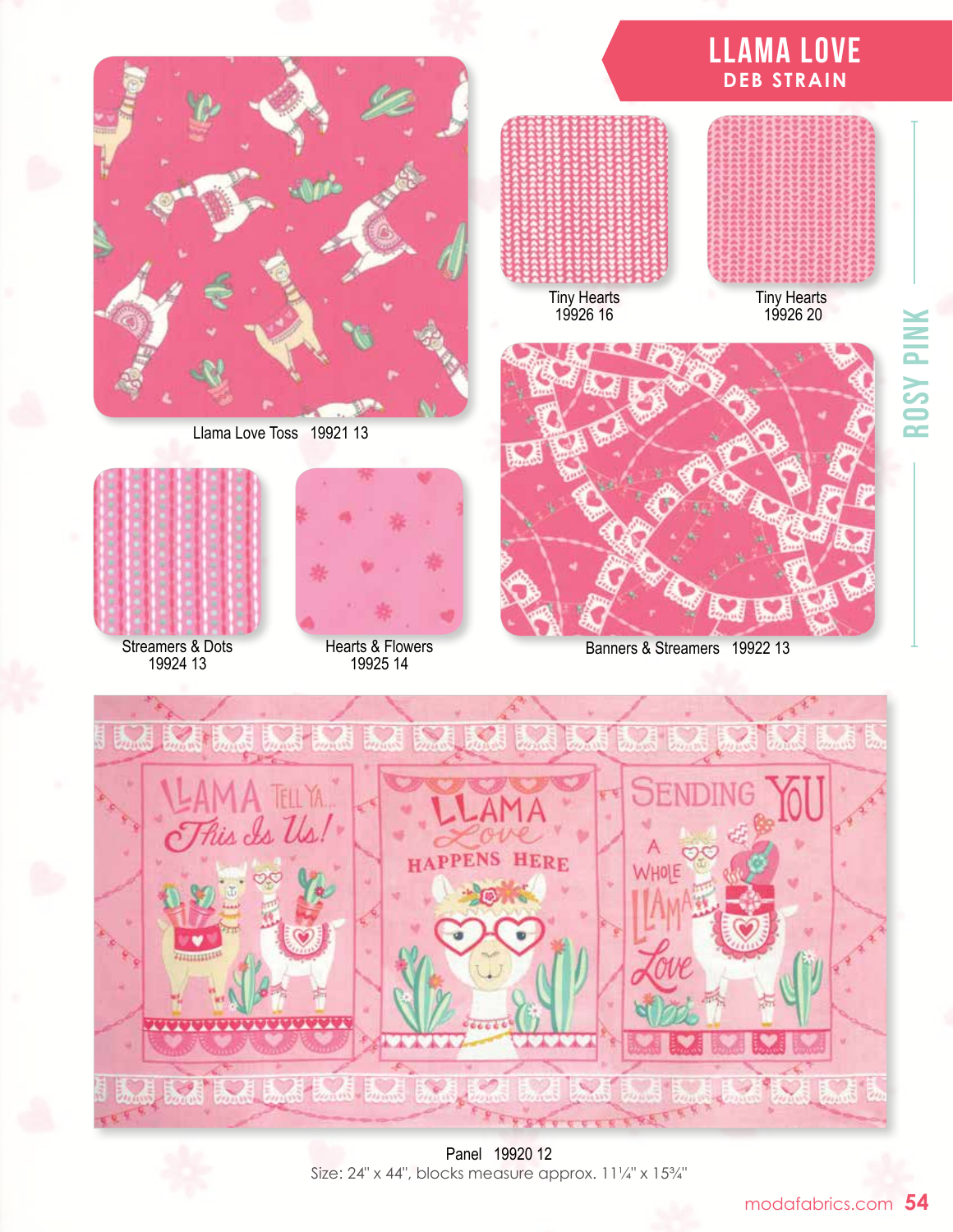## **PATTERNS BY COACH HOUSE DESIGNS**



**CHD 1917 / CHD 1917G** SOME LLAMA LOVE YOU - SIZE: 50" <sup>x</sup> 62" (without applique)



**CHD 1917 / CHD 1917G** SOME LLAMA LOVE YOU - SIZE: 50" <sup>x</sup> 62" (with applique)



Llama Love Toss 19921 14

**DELIVERY** NOVEmBER



Hearts & Flowers 19925 15



Tiny Hearts 19926 17



aqua mint